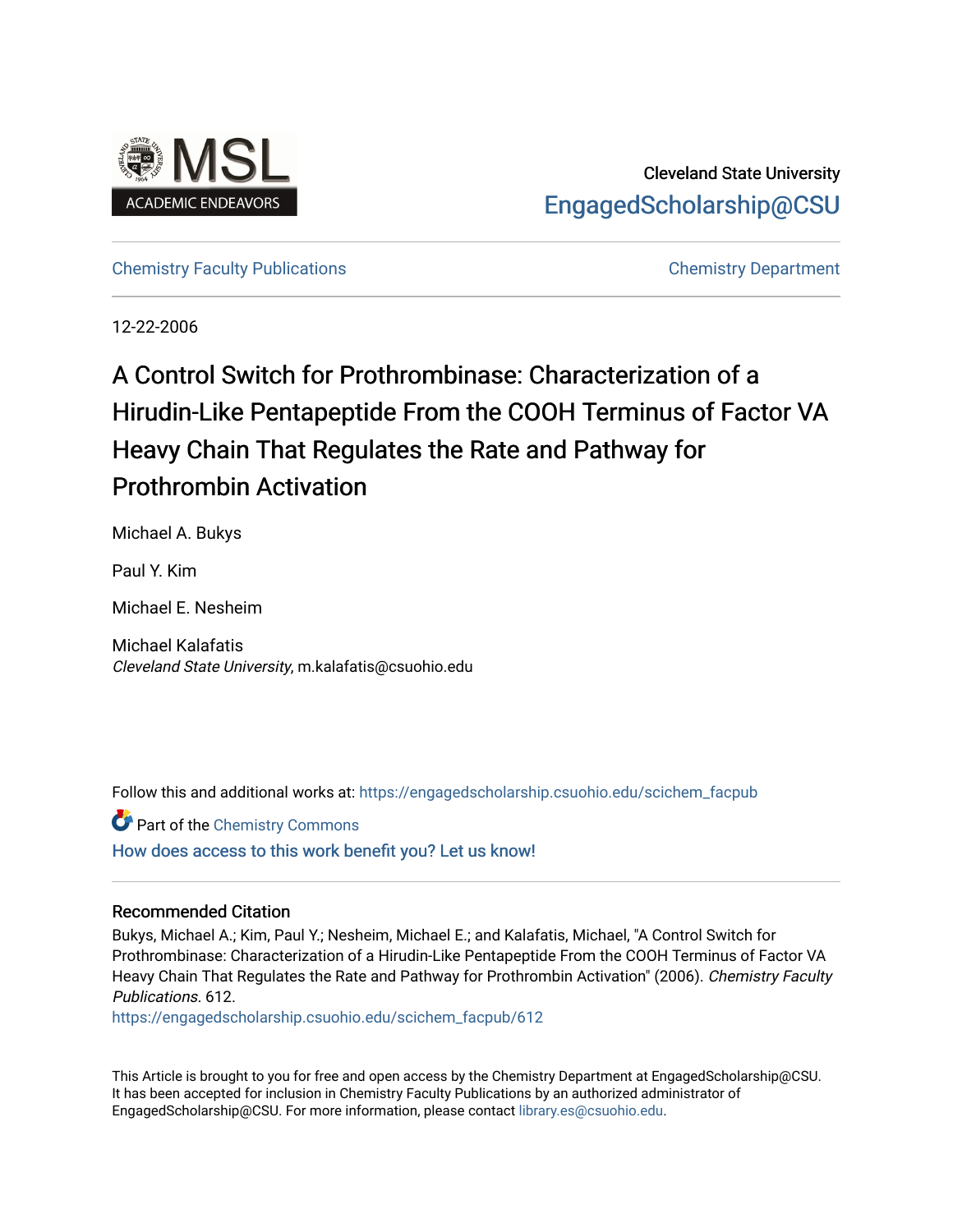## **A Control Switch for Prothrombinase** *CHARACTERIZATION OF A HIRUDIN-LIKE PENTAPEPTIDE FROM THE COOH TERMINUS OF FACTOR Va HEAVY CHAIN THAT REGULATES THE RATE AND PATHWAY FOR PROTHROMBIN ACTIVATION***\***

Received for publication, May 10, 2006, and in revised form, October 3, 2006 Published, JBC Papers in Press, October 4, 2006, DOI 10.1074/jbc.M604482200

 $\mathsf{Michael}\ \mathsf{A}.\ \mathsf{Bukys}^\ddag$ , Paul Y. Kim ${}^{\mathsf{S}}$ , Michael E. Nesheim ${}^{\mathsf{S}\parallel}$ , and Michael Kalafatis ${}^{\mathsf{S}\parallel +}$ 

*From the* ‡ *Department of Chemistry, Cleveland State University, Cleveland, Ohio 44115, the Departments of* § *Biochemistry and Medicine, Queen's University, Kingston, Ontario K7L 3N6, Canada, and the* ¶ *Department of Molecular Cardiology, The Lerner Research Institute, The Cleveland Clinic, Cleveland, Ohio 44195*

**Membrane-bound factor Xa alone catalyzes prothrombin activation following initial cleavage at Arg<sup>271</sup> and prethrombin 2 formation (pre2 pathway). Factor Va directs prothrombin activation by factor Xa through the meizothrombin pathway, characterized by initial cleavage at Arg<sup>320</sup> (meizo pathway). We have shown previously that a pentapeptide encompassing amino acid sequence 695– 699 from the COOH terminus of the heavy chain of factor Va (Asp-Tyr-Asp-Tyr-Gln, DYDYQ) inhibits prothrombin activation by prothrombinase in a competitive manner with respect to substrate. To understand the mechanism of inhibition of thrombin formation by DYDYQ, we have studied prothrombin activation by gel electrophoresis. Titration of plasma-derived prothrombin activation by prothrombinase, with increasing concentrations of peptide, resulted in complete inhibition of the meizo pathway. However, thrombin formation still occurred through the pre2 pathway. These data demonstrate that the peptide preferentially inhibits initial cleavage of prothrombin by prothrombinase at Arg320. These findings were corroborated by studying the activation of recombinant mutant prothrombin molecules rMZ-II (R155A/R284A/R271A) and rP2-II (R155A/R284A/R320A) which can be only cleaved at Arg<sup>320</sup> and Arg271, respectively. Cleavage of rMZ-II by prothrombinase was completely inhibited by low concentrations of DYDYQ, whereas high concentrations of pentapeptide were required to inhibit cleavage of rP2-II. The pentapeptide also interfered with prothrombin cleavage by membranebound factor Xa alone in the absence of factor Va increasing the rate for cleavage at Arg<sup>271</sup> of plasma-derived prothrombin or rP2-II. Our data demonstrate that pentapeptide DYDYQ has opposing effects on membrane-bound factor Xa for prothrombin cleavage, depending on the incorporation of factor Va in prothrombinase.**

Prothrombinase is the enzymatic complex responsible for timely thrombin formation in response to vascular injury (1, 2). Activation of human prothrombin is the consequence of two cleavages at  $Arg^{271}$  and  $Arg^{320}$  in prothrombin by factor Xa. Depending on the order of peptide bond cleavage, different intermediates are formed (Fig. 1). Cleavage first at  $Arg<sup>271</sup>$  produces fragment 12 and prethrombin-2, whereas initial cleavage at Arg<sup>320</sup> results in the formation of meizothrombin, which has enzymatic activity (3–14).Whereas factor Xa alone can activate prothrombin following sequential cleavages at  $Arg^{271}$  and Arg320 to produce thrombin (Fig. 1, *pathway I, pre2 pathway*), its catalytic efficiency is poor in the absence of factor Va, and the overall reaction is incompatible with survival and the rapid arrest of bleeding. The prothrombinase complex, which is formed following the interaction of factor Va with membranebound factor Xa in the presence of divalent metal ions, catalyzes the activation of prothrombin following the opposite pathway (Arg320 followed by Arg271; see Fig. 1, *pathway II, meizo pathway*), resulting in a substantial increase in the catalytic efficiency of factor Xa required for normal hemostasis (15). Although both cleavages are phospholipid-dependent, only initial cleavage of prothrombin at Arg<sup>320</sup> is strictly dependent on factor Va. The increase in the rate of the overall enzymatic reaction is attributed to an increase in the  $k_{\text{cat}}$ , which in turn is solely credited to the interaction of the cofactor molecule with both the membrane-bound enzyme and the membrane-bound substrate (11–18). Thus, the activity of prothrombinase is limited and controlled by the presence of the soluble, nonenzymatic cofactor factor Va.

Proteolytic processing of factor V by  $\alpha$ -thrombin at Arg<sup>709</sup>, Arg<sup>1018</sup>, and Arg<sup>1545</sup>, resulting in the production of the active cofactor factor Va, which consists of a heavy chain ( $M_r$  105,000) and a light chain (M<sub>r</sub> 74,000), is required for the interaction of the cofactor with the members of prothrombinase (19–21). Factor Va heavy chain has an acidic hirudin-like region at the COOH terminus that has been implicated in cofactor activity (22–24). This region contains tyrosine residues that have the potential to be sulfated and have been reported to be important for both factor V activation by  $\alpha$ -thrombin and cofactor function (23, 24).

Prothrombin and  $\alpha$ -thrombin have two discrete electropositive binding exosites (anion-binding exosite I (ABE-I) and anion-binding exosite II (ABE-II)) that are responsible for the functions of the molecules (25–35). Proexosite I of prothrom-



<sup>\*</sup> This work was supported by a predoctoral fellowship from the Cellular and Molecular Medicine Specialization at Cleveland State University (to M. A. B.), United States Public Health Services Grant HL-46703-6 from the National Institutes of Health (to M. E. N.), and NHLBI Grant R01 HL-73343 from the National Institutes of Health (to M. K.). The costs of publication of this article were defrayed in part by the payment of page charges. This article must therefore be hereby marked "*advertisement*" in accordance

<sup>&</sup>lt;sup>1</sup> To whom correspondence should be addressed: Dept. of Chemistry, Cleveland State University, 2351 Euclid Ave., Science and Research Center SR370, Cleveland, OH 44115. Tel.: 216-687-2460; Fax: 216-687-9298; E-mail: m.kalafatis@csuohio.edu.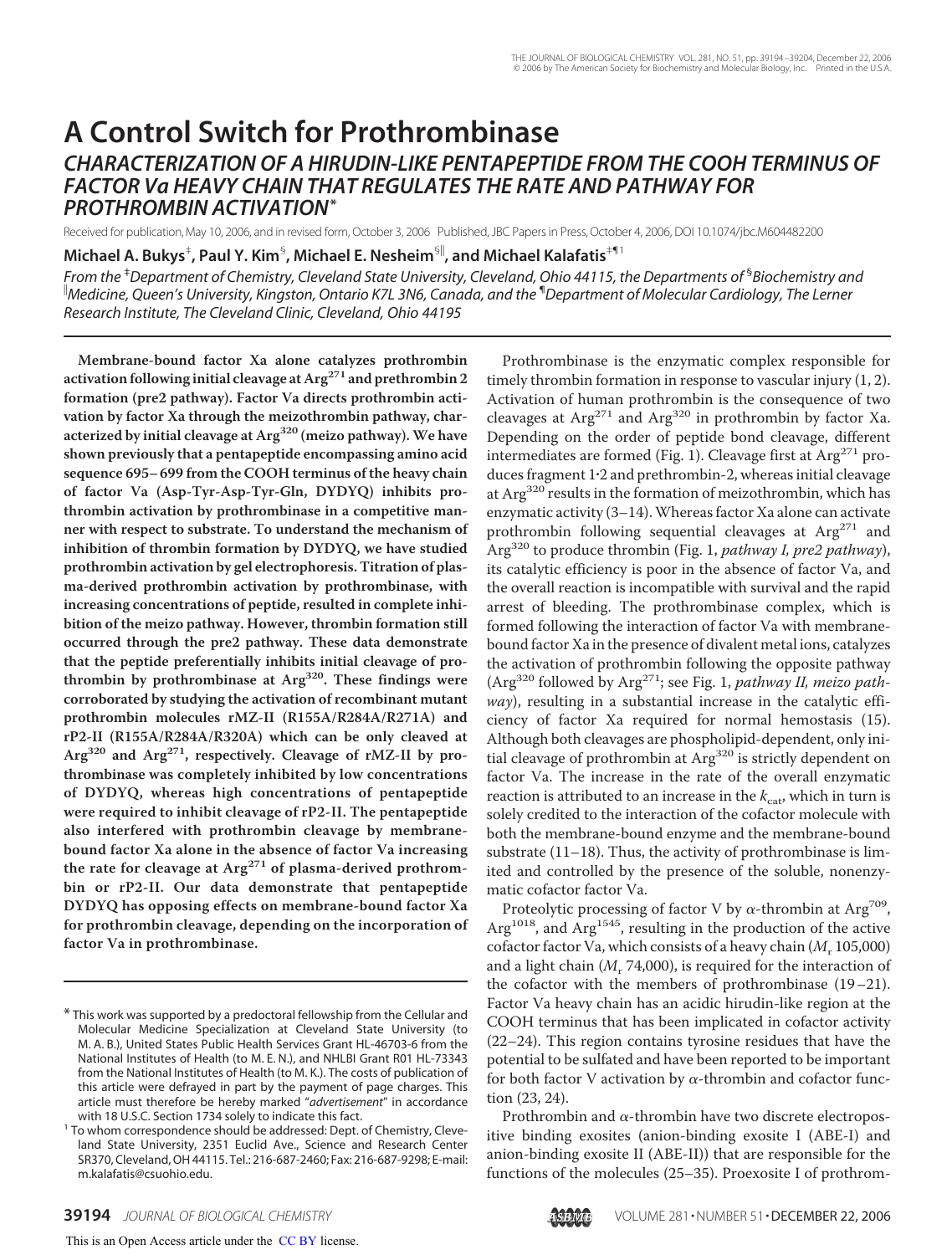

FIGURE 1. **Schematic of the two pathways for the activation of human prothrombin.** Two factor Xa-catalyzed cleavages convert prothrombin to<br>thrombin. Initial cleavage at Arg<sup>271</sup> by membrane-bound factor Xa in the absence of factor Va results in the generation of fragment 1·2 and prethrom-<br>bin 2. Subsequent cleavage at Arg<sup>320</sup> results in thrombin formation (*pathway I, pre2 pathway*). Initial cleavage at Arg<sup>320</sup> by prothrombinase (factor Va bound to factor Xa on a membrane surface in the presence of  $Ca^{2+}$ ) results in the production of an enzymatically active intermediate (meizothrombin).<br>Cleavage of this intermediate at Arg<sup>271</sup> produces thrombin and fragment 1·2 (*pathway II, meizo pathway*). Thrombin also cleaves prothrombin at Arg<sup>155</sup> and at Arg284 (*dashed arrows*).

bin, which is present in a low affinity state on the molecule, is fully exposed following activation and formation of thrombin, and the affinity for its ligands increases by  $\sim$  100-fold (36). The procofactor, factor V, interacts with immobilized  $\alpha$ -thrombin but with a lower affinity than factor Va (25, 27). Finally, it has been repetitively shown by several laboratories that the role of ABE-I in prothrombinase is dependent on the incorporation of factor Va into the complex (28, 36–39).

We have recently identified a pentapeptide from the COOH terminus of the heavy chain of the cofactor (spanning amino acid residues 695– 699, DYDYQ) as potent inhibitor of prothrombinase function (40). The peptide was found to be a competitive inhibitor of prothrombinase with respect to substrate. According to the mode of inhibition, we postulated that the peptide binds prothrombin in competition with the binding of the substrate to the enzyme and inhibits prothrombinase activity by substrate depletion. This mode of DYDYQ inhibition of prothrombin activation by the factor Va-factor Xa complex is similar to that demonstrated previously for sulfated hirugen (28). This uncommon mode of inhibition (41, 42) is an accepted mechanism of regulation of phospholipase  $A_2$  by annexin 1 (lipocortin 1) (43, 44), as well as for the regulation of other important physiological processes (44– 46). The present work was undertaken to elucidate the molecular mechanism underlying the inhibition of prothrombin activation by DYDYQ.

#### **EXPERIMENTAL PROCEDURES**

*Materials, Reagents, and Proteins*—L-α-Phosphatidylserine  $(PS)^2$  and L- $\alpha$ -phosphatidylcholine (PC) were from Avanti



#### *Factor Va-directed Prothrombin Activation*

Polar Lipids (Alabaster, AL). The chromogenic substrate Spectrozyme-TH was from American Diagnostica, Inc. (Greenwich, CT). Human  $\alpha$ -thrombin and human prothrombin were from Hematologic Technologies, Inc. (Essex Junction, VT). The monoclonal antibody  $\alpha$ hFV1 coupled to Sepharose was provided by Dr. Kenneth G. Mann (Department of Biochemistry, University of Vermont, Burlington, VT). Human factor Xa was from Enzyme Research Laboratories (South Bend, IN).

The pentapeptide DYDYQ that was previously shown to inhibit prothrombinase activity and delay factor V activation (40) was custom-synthesized under the form  $H_2N-DYDYQ$ amide and purchased from New England Peptide, Inc. (Gardner, MA) and from American Peptide Co. (Sunnyvale, CA). In each case, the peptide was purified by HPLC to more than 96% homogeneity. Its molecular weight and composition were usually verified by mass spectrometry and amino acid composition analysis, respectively. DYDYQ is a highly negatively charged peptide, and all mass spectrometry analysis was conducted in a negative mode. The peptide was stored lyophilized at  $-20\ {\rm ^oC}$  in a dessicator. It is noteworthy that significant solubility problems were encountered when using the peptide. DYDYQ was insoluble at concentrations higher than 5 mm in water or in the assay buffer. DYDYQ at high concentrations slowly precipitated when incubated in an ice bucket, resulting in a gelatinous insoluble mass. Thus, for all experiments DYDYQ was made fresh in Milli Q (Millipore Corp., Bedford, MA) water at concentrations ranging between 2 and 4 mg/ml and kept at room temperature. DYDYQ was also frozen in small aliquots. All frozen peptide aliquots were thawed and used only once. Peptide solutions were always centrifuged prior to use to remove potential microaggregates and insoluble material. After the peptide was dissolved in water or buffer, the molar concentration of DYDYQ was initially calculated to a theoretical concentration assuming the degree of purity specified by the supplier and 100% peptide content. However, because DYDYQ is a highly negatively charged pentapeptide, theoretically it could adsorb water and counter ions during HPLC purification. Invariably, significant amounts of salt were present in the initial lyophilized, purified peptide preparations obtained from the manufacturers and used in this study. Thus, the exact concentration of each peptide solution used and provided throughout this study was determined following amino acid composition analysis of an aliquot in the laboratory of Dr. Alex Kurosky and Steve Smith (University of Texas Medical Branch, Galveston). Briefly, peptide samples were centrifuged for 5 min at 16,000 rpm to remove any precipitation that might be present in the tube. 10  $\mu$ l of each supernatant was placed in a Wheaton 1-ml pre-scored vacule and dried (a vacule is a small thin-walled glass vial with a long neck that can be sealed with a torch while a vacuum is being applied). 100  $\mu$ l of 6 <code>N</code> constant boiling HCl was added to each vacule. The vacules were sealed with a torch under vacuum and hydrolyzed for 20 h at 107 °C. After hydrol-

<sup>&</sup>lt;sup>2</sup> The abbreviations used are: PS, L- $\alpha$ -phosphatidylserine; PC, L- $\alpha$ -phosphatidylcholine; HPLC, high performance liquid chromatography; rMZ-II, (pro-

thrombin with the substitutions R155A, R284A, and R271A); rP2-II, (prothrombin with the substitution R155A, R284A, and R320A); ABE-I, anion binding exosite I; ABE-II, anion binding exosite II; DYDYQ, pentapeptide mimicking factor Va heavy chain sequence: Asp<sup>695</sup>-Tyr<sup>696</sup>-Asp<sup>697</sup>-Tyr<sup>698</sup>-Gln699; DAPA, dansylarginine-*N*-(3-ethyl-1,5-pentanediyl)amine.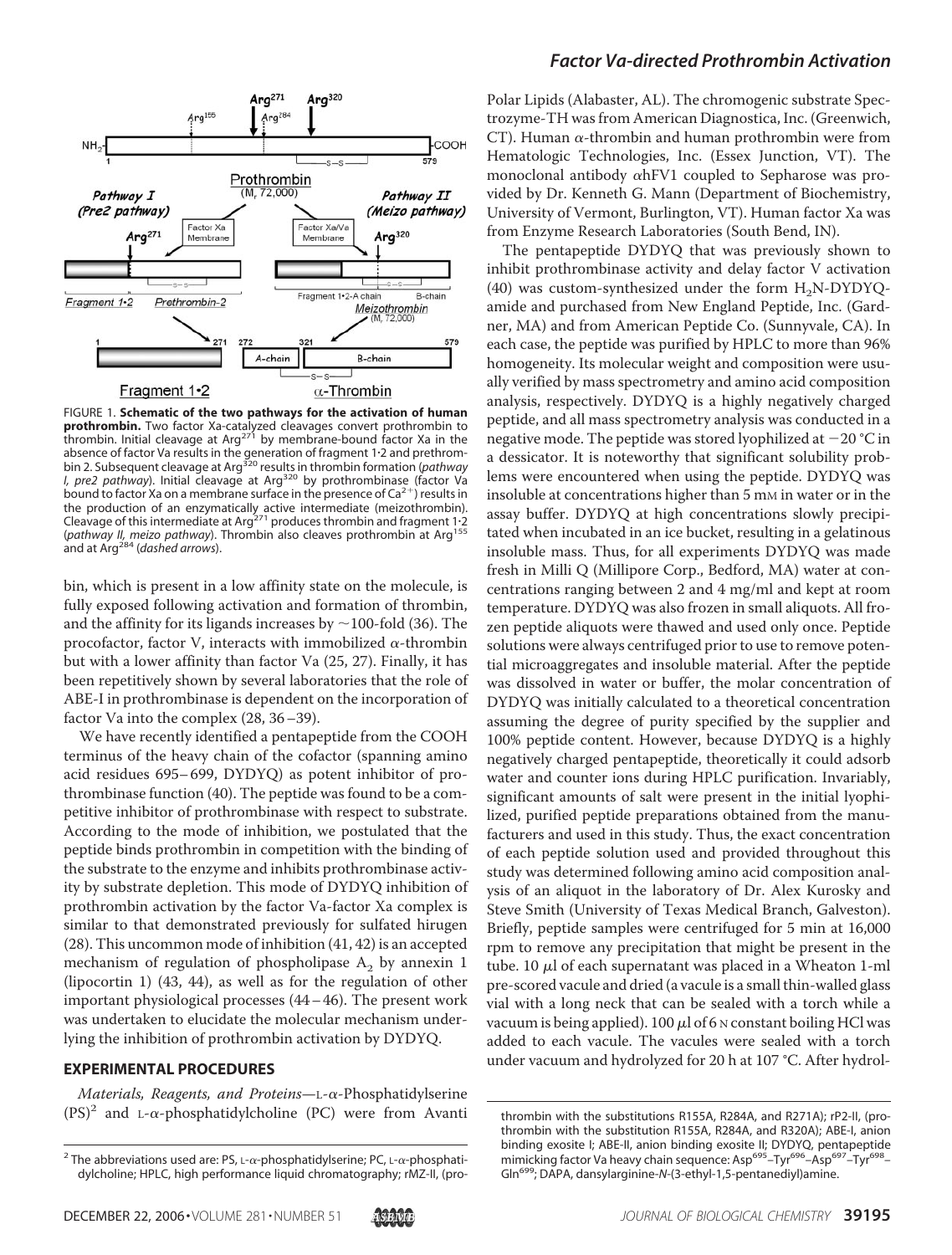ysis the vacules were dried, and the contents were resuspended in 40  $\mu$ l of 0.02  $\scriptstyle\rm N$  HCl. 10  $\mu$ l of each sample was subsequently injected into a Hitachi L-8800 amino acid analyzer. Average concentration (micromoles/ml) was determined by data analysis using the Hitachi L-8800 AAA System Manager. The mole/ml values obtained directly from the analyzer for each amino acid were multiplied by the molecular weight of the peptide  $(M_r 702)$  to determine the milligram/ml of peptide. Because of the harsh conditions of hydrolysis, the mole values found for Tyr were not taken into account for the determination of the final peptide concentrations. It is noteworthy that for each analysis, the average mole numbers of Asp divided by 2 was usually very close to the total mole number obtained with Gln, confirming the accuracy of the method. Usually the mole values obtained with Asp and Gln were averaged to obtain the exact concentration of peptide. This method determines the concentration of a peptide solution with an accuracy of 96  $\pm$ 6%. Under these conditions, the calculated starting concentration of peptide in each experiment was systematically found to be lower than its initial concentration calculated after the peptide was dissolved in water or buffer. It is important to note that in order to verify peptide bond integrity of DYDYQ during storage, several peptide solutions used in this study were randomly analyzed by  $NH<sub>2</sub>$ -terminal sequence analysis in the same laboratory. Again, significant problems were encountered when attempting to sequence DYDYQ using the traditional method (polyvinylidene difluoride sample support). Under these conditions, the yield of amino acid per cycle was low as most of the peptide was washed off the polyvinylidene difluoride sample support.  $NH_2$ -terminal sequencing of DYDYQ was thus performed on a Biobrene  $Plus^{TM}$ -treated glass fiber filter sample support (Applied Biosystems, Foster City, CA.). Biobrene Plus is a cationic polymer used to immobilize peptide and protein samples on the glass fiber filter during Edman degradation. A much higher yield of amino acids per cycle was observed using these conditions.  $NH<sub>2</sub>$ -terminal sequencing demonstrated that the majority of peptide remained intact following extensive incubation periods.

Recombinant prothrombin rMZ-II and rP2-II that have only one cleavage site for factor Xa were prepared and purified as described (47– 49). Human factor V was purified using methodologies previously described employing the monoclonal antibody  $\alpha$ hFV1 coupled to Sepharose (50) and activated to factor Va with thrombin as described recently (51). Phospholipid vesicles composed of 75% PC and 25% PS (referred to as PCPS vesicles throughout the study) were prepared as described previously (52).

*Assay Measuring Thrombin Formation*—Initial experiments performed to identify the best conditions allowing peptide inhibition of prothrombin activation revealed that preincubation of prothrombin with DYDYQ in a small volume is required to observe maximum inhibition of prothrombinase activity by the peptide. Thus, the ability of the peptide to inhibit prothrombin activation by either prothrombinase or factor Xa alone was conducted exactly as follows. In a typical experiment, a constant concentration of prothrombin was preincubated with increasing concentrations of peptide at room temperature in a  $15$ - $\mu$ l volume. Following a 10-min incubation period, the prothrombin/peptide sample was centrifuged, and the entire mixture was added to different tubes containing a solution composed of PCPS vesicles (1 or 10  $\mu$ м), DAPA (50  $\mu$ м), and factor Va (1–5 nm) in the presence of 5 mm  $Ca^{2+}$  in 20 mm HEPES, 0.15 M NaCl, pH 7.4. The reaction was started by the addition of factor Xa (0.5 nm) at room temperature. The final concentration of prothrombin was  $1.4 \mu$ M or 300 nM, whereas the final concentration of peptide is provided in the text. All final concentrations of reagents provided in the text and relating to the measure of activity of prothrombinase in the presence or absence of peptide were calculated assuming a final reaction volume of 225  $\mu$ l. At selected time intervals, aliquots of the mixture were diluted 2-fold in a buffer containing EDTA (50 m<sub>M</sub>) to quench the reaction. The assay verifying thrombin formation was conducted as described by measuring the initial rate of thrombin formation by the change in the absorbance of a chromogenic substrate at 405 nm (Spectrozyme-TH) monitored with a Thermomax microplate reader (Molecular Devices, Sunnyvale, CA) (51). Percent inhibition of thrombin generation was calculated by comparing the initial rates of thrombin formation obtained in the presence of peptide with the control reaction in the absence of peptide.

*Inhibition of Prothrombin Cleavage by DYDYQ and Analysis of Prothrombin Activation by Gel Electrophoresis*—Initial preliminary experiments carried out to determine the optimum conditions necessary to observe the effect of DYDYQ on prothrombin activation by prothrombinase by gel electrophoresis established that the best results (maximum inhibition) are obtained when the peptide is preincubated with prothrombin in a small volume. Thus, all samples analyzed by gel electrophoresis examining the effect of DYDYQ on prothrombin activation were prepared precisely as follows. In a typical experiment, plasma-derived prothrombin or recombinant mutant prothrombin at a constant concentration were preincubated with varying (increasing) concentrations of DYDYQ for 10 min in a 50- $\mu$ l volume. Following centrifugation, the entire supernatant containing the prothrombin/peptide mixture was added to separated solutions containing PCPS vesicles (1 or 10  $\mu$ M), DAPA (50  $\mu$ m), and factor Va (1–5 nm) in the presence of 5 mm  $Ca^{2+}$  in 20 mm Tris, 0.15 m NaCl, pH 7.4. The reaction was started by the addition of factor Xa (0.5 nm) at room temperature. The final volume of each reaction mixture was 1,200  $\mu$ l when the prothrombin concentration was  $1.4 \mu$ M. The final concentration of DYDYQ reported throughout the study in experiments studying prothrombin activation by gel electrophoresis was always calculated using the final volume of the reaction mixture. The effect of the peptide on prothrombin activation by factor Xa alone (in the absence of factor Va) was studied in a similar manner (preincubation of prothrombin and peptide in a 50- $\mu$ l volume for 10 min). The reaction was started by the addition of factor Xa. The final concentrations of reagents in this case were as follows: 2.5–5 nm enzyme, 1.4  $\mu$ m prothrombin, and 50  $\mu$ M PCPS in a final volume of 1,200  $\mu$ l. Control experiments studying activation of prothrombin by factor Xa alone in the absence of factor Va and phospholipid were also performed in a similar fashion. At selected time intervals (indicated in the figure legends), aliquots from the reaction mixtures (60  $\mu$ l) were removed and immediately diluted into 2

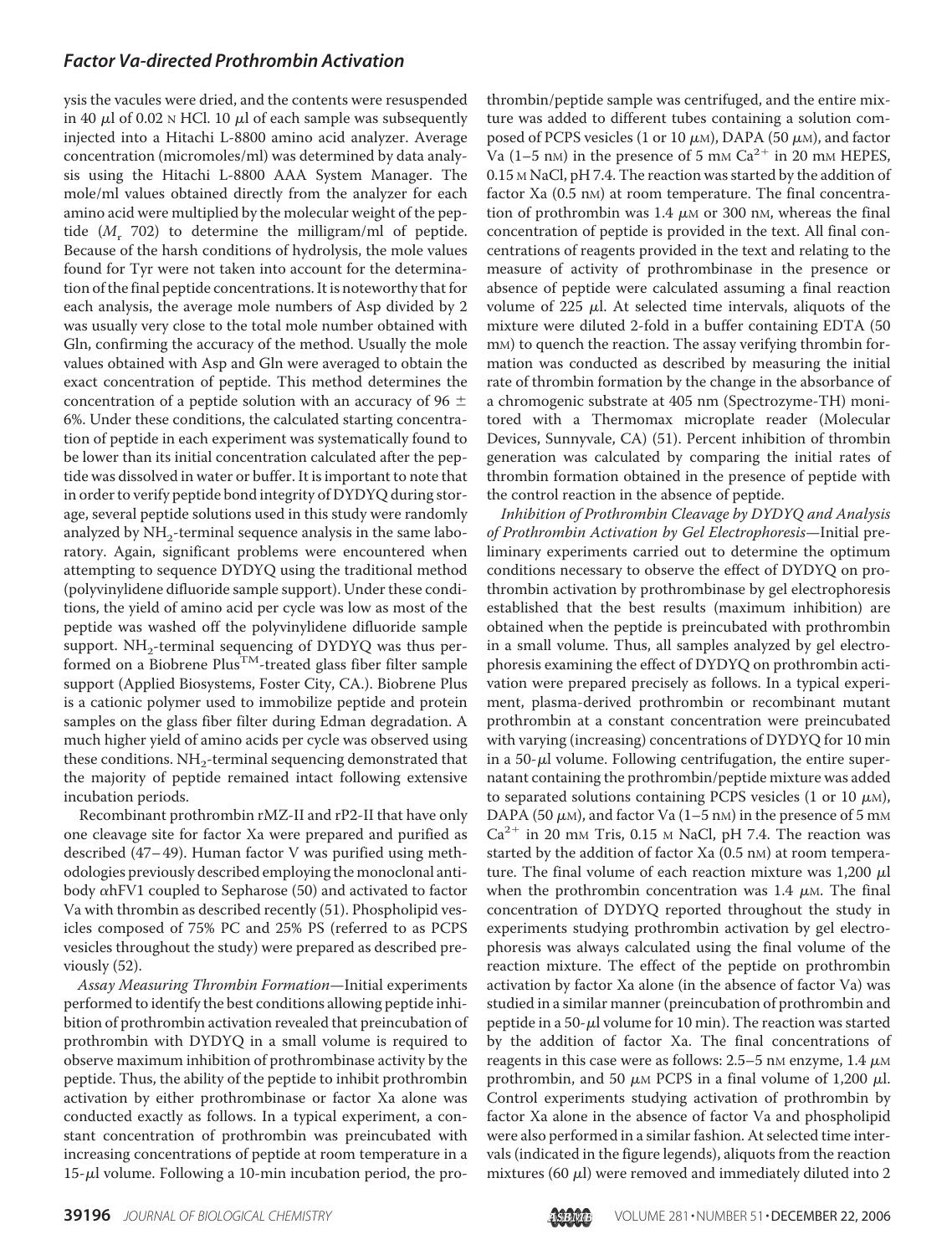volumes of 0.2 M glacial acetic acid and concentrated using a Centrivap concentrator attached to a Centrivap cold trap (Labconco Corp., Kansas City, MO). The dried samples were dissolved in 0.1 M Tris base, pH 6.8, 1% SDS (final concentration),  $1\%$   $\beta$ -mercaptoethanol (final concentration), heated for exactly 65 s at 90 °C, mixed again, and subjected to SDS-PAGE using 9.5% gels according to the method of Laemmli (53). Usually 6  $\mu$ g of total protein per lane were applied. Protein bands were visualized following staining by Coomassie Brilliant Blue R-250 and destained in a methanol/acetic acid/water solution. After each experiment using a new peptide solution, an aliquot of the solution was stored at  $-20$  °C. Following amino acid



FIGURE 2. **Inhibition of prothrombinase function by DYDYQ.** Plasma-derived prothrombin (1.4  $\mu$ m final concentrations) was preincubated with various concentrations of peptide DYDYQ shown on the *x* axis. The rate of thrombin formation by prothrombinase was assessed as described under "Experimental Procedures" and compared with the rate of thrombin formation determined in a control reaction in the absence of peptide. The data represent the average of the results found in three independent measurements.



## **CONTROL**

FIGURE 3. **Analysis of the activation of plasma-derived prothrombin by prothrombinase in the absence** and presence of DYDYQ. Plasma-derived prothrombin (300 nm) was preincubated with buffer or a peptide solution. The mixture was then added to a solution containing PCPS vesicles, DAPA, and plasma factor Va as described under "Experimental Procedures." The reaction was started by the addition of factor Xa. At selected time intervals, aliquots of the reactions were withdrawn and treated as described under the "Experimental Procedures." *M* represents the lane with the molecular weight markers (from top to bottom): *M*<sup>r</sup> 98,000, *M*<sup>r</sup> 64,000, *M*<sup>r</sup> 50,000, *M*<sup>r</sup> 36,000, and *M*<sup>r</sup> 22,000. *Lanes 1–19* represent samples from the reaction mixture before (0 min) the addition of factor Xa and 20, 40, 60, 80, 100, 120, 140, 160, 180, 200, 220, and 240 s and 5, 6, 10, 20, 30, and 60 min, respectively, following the addition of factor Xa. *Panel A* control, prothrombinase assembled with plasma-derived factor Va in the absence of peptide; *panel B*, prothrombinase in the presence of 20  $\mu$ M DYDYQ. The prothrombin-derived fragments are shown as follows: II, prothrombin (amino acid residues 1–579); F12-A, fragment 12-A chain (amino acid residues 1–320); F12, fragment 12 (amino acid residues 1–271); P2, prethrombin-2 (amino acid residues 272–579); *B*, B chain of thrombin (amino acid residues 321–579).

#### *Factor Va-directed Prothrombin Activation*

composition analysis, the exact initial concentration of each peptide solution was calculated for every experiment. The final concentration of peptide used was then back-calculated and is reported throughout the study. Finally, it is worth mentioning that despite all the problems encountered when working with DYDYQ, using the precise experimental protocol provided above, highly reproducible results were observed with 18 separate peptide preparations from two different suppliers (New England Peptide, Inc. and American Peptide Co.) representing three different batches of peptide.

*Scanning Densitometry of SDS-PAGE and Calculation of the Rate of Prothrombin Consumption*—Scanning densitometry of the gels was performed as described earlier (54) and recently with several modifications (51). The stained gels were scanned with a Lexmark printer/scanner; the final images were imported into Adobe Photoshop, captured as TIFF files, and subsequently imported into the software UN-SCAN-IT gel (Silk Scientific, Orem, UT). Following analysis, the numerical data were saved as a Microsoft Excel file, and the molar concentration of prothrombin as observed on the gels was calculated by normalizing its staining intensity to the initial prothrombin concentration. The data representing prothrombin consumption as a function of time (seconds) were subsequently plotted according to the equation representing a first-order exponential decay using the software Prizm (GraphPad, San Diego). The apparent first-order rate constant,  $k$  ( $s^{-1}$ ), obtained directly from the graph was subsequently divided by the molar concentration of factor Xa used in each experiment (to obtain s $^{-1}$   $\times$ molar factor  $Xa^{-1}$ ). The number obtained was subsequently multiplied by the starting concentration of prothrombin used  $(1.4 \mu$ M or 300 nM). The final numbers reported throughout the study, characterizing the effect of DYDYQ on prothrombin cleavage by either prothrombinase or factor Xa alone, represent

> moles of prothrombin consumed per mol of factor Xa/s for a given experiment. All numbers reported in the study are representative of experiments performed at least in triplicate using 3– 4 different peptide preparations.

#### **RESULTS**

*Effect of DYDYQ on the Pathway for Prothrombin Activation*—We have shown previously that a pentapeptide containing amino acids 695– 699 from the COOH terminus of factor Va heavy chain (Asp-Tyr-Asp-Tyr-Gln, DYDYQ) is a competitive inhibitor of prothrombinase with respect to the substrate, prothrombin (40). To ascertain the mechanism of inhibition of prothrombinase by DYDYQ, we have studied prothrombin activation by gel electrophoresis. Fig. 2 shows 50% inhibition of prothrombinase activity in the presence of 7.5  $\mu$ M

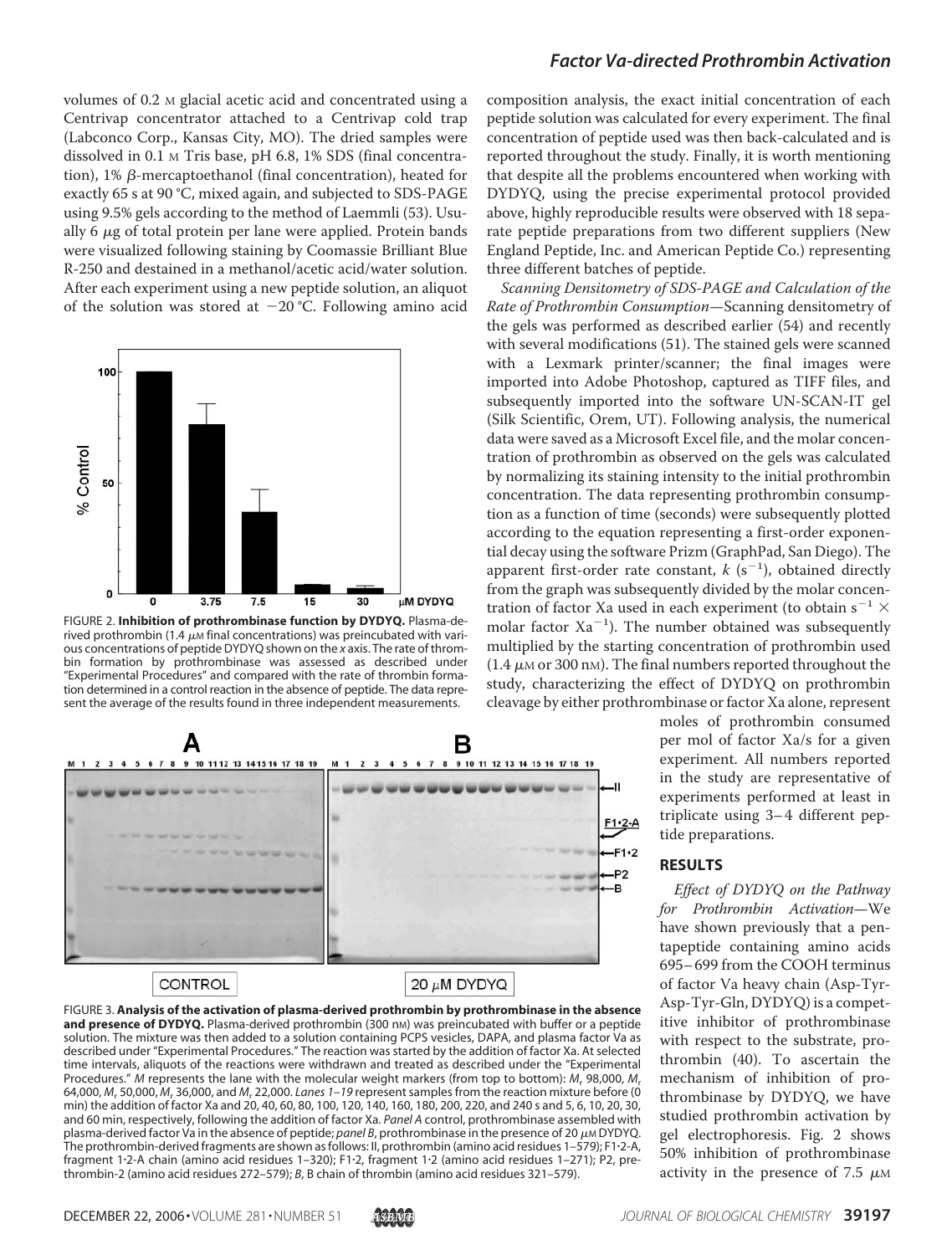

FIGURE 4. **Analysis of the activation of plasma-derived prothrombin by prothrombinase in the presence** of increasing concentrations of DYDYQ. Plasma-derived prothrombin (300 nm) was preincubated with buffer or several different peptide solutions and treated as described in the legend to Fig. 3 and under "Experimental Procedures." *Lanes 1–19* represent samples withdrew from the reaction mixture at time intervals detailed in the legend to Fig. 3. *Panel A*, control, prothrombinase assembled with plasma-derived factor Va in the absence of peptide; *panel B*, prothrombinase in the presence of 0.2  $\mu$ m DYDYQ; *panel C*, prothrombinase in the presence of 2 μ<sub>M</sub> DYDYQ; *panel D*, prothrombinase in the presence of 4.2 μM DYDYQ; *panel E*, prothrombinase in the presence of 8.5 μ<sub>M</sub> DYDYQ; *panel F*, prothrombinase in the presence of 16.5 μ<sub>M</sub> DYDYQ. Gels were submitted to scanning densitometry as described under "Experimental Procedures," and the rates of prothrombin consumption are reported in Table 1. For easier reading, the concentrations of peptide used in each experiment are also shown under each panel (in  $\mu$ m). Prothrombin-derived fragments are identified according to the legend of Fig. 3.

#### TABLE 1

#### **Rate of activation of plasma-derived prothrombin by prothrombinase in the presence of peptide DYDYQ**

|                    | Peptide concentration Plasma-derived prothrombin <sup>a</sup> Fold decrease <sup>b</sup> |      |  |  |  |
|--------------------|------------------------------------------------------------------------------------------|------|--|--|--|
| $\mu$ <sub>M</sub> | moles consumed $s^{-1}$ mol factor $Xa^{-1}$                                             |      |  |  |  |
| $\Omega$           | $8.2 \pm 0.6$                                                                            |      |  |  |  |
| 0.2                | $5.4 \pm 0.6$                                                                            | 1.5  |  |  |  |
| 4.2                | $3.2 \pm 0.4$                                                                            | 2.6  |  |  |  |
| 8                  | $0.87 \pm 0.3$                                                                           | 9.4  |  |  |  |
| 8.5                | $0.5 \pm 0.2$                                                                            | 16.4 |  |  |  |
| 16.5               | $0.4 \pm 0.2$                                                                            | 20.5 |  |  |  |
| 20                 | $0.2 \pm 0.2$                                                                            | 41   |  |  |  |

<sup>a</sup>The rates of prothrombin consumption were obtained following scanning densitometry of the gels shown in Figs. 3 and 4. The final rate of prothrombin consumption in the presence of prothrombinase assembled with plasma-derived factor Va and various peptide concentrations was extracted following plotting of the data as described under "Experimental Procedures."

 $\sp{b}$  Fold decrease is the ratio of the rate of prothrombin cleavage by prothrombinase in the absence of peptide compared with the rate prothrombin activation by prothrombinase in the presence of peptide.

DYDYQ. Almost complete inhibition of prothrombinase under the conditions employed required  $15 \mu$ M DYDYQ.

We next assessed the effect of the pentapeptide on the pathway for prothrombin activation by gel electrophoresis. Fig. 3, *panel A*, shows a control experiment and demonstrates that in the absence of peptide activation of prothrombin by prothrombinase proceeds following initial cleavage at Arg<sup>320</sup>, through the intermediate meizothrombin as confirmed by the appearance of fragment 12-A (meizo pathway). This fragment is then rapidly cleaved at  $Arg^{271}$  to produce thrombin. In the presence of

20  $\mu$ M peptide (Fig. 3, *panel B*), no meizothrombin is evident as established by the lack of fragment 12-A. However, thrombin formation still occurs, as verified by the appearance of the B chain of thrombin, albeit with a considerably delayed rate, following the pre2 pathway as established by the presence of prethrombin 2. These data suggest that under the conditions employed DYDYQ selectively inhibits cleavage at Arg<sup>320</sup> by prothrombinase and favors initial cleavage of prothrombin at  $Arg^{271}$ . This conclusion is inferred from the lack of meizothrombin and the increase in the concentration of prethrombin 2, both of which are the expected consequences of selective inhibition of cleavage of prothrombin by prothrombinase at Arg<sup>320</sup>.

To determine at what peptide concentration a switch in the pathway for prothrombin activation occurred, we studied the profile of prothrombin activation by prothrombinase in the presence of increasing concentrations of peptide, and the data are presented in Fig. 4. For simplicity, we have

focused on four characteristic fragments demonstrating cleavage of prothrombin through either the pre2 pathway (fragment 12 and prethrombin 2) or through the meizo pathway (Fig. 1, *fragment 12-A*and *B-chain*), and the rates of prothrombin consumption are reported in Table 1. In the presence of a membrane surface, under the conditions employed (0.5 nm factor Xa and 1 nm factor Va), and in the absence of peptide, prothrombin consumption proceeds with a rate of 8.2 mol $\cdot$ s<sup>-1</sup>·mole factor Xa<sup>-1</sup> through the meizo pathway (Table 1). In the presence of 2  $\mu$ м peptide, fragment 1·2-A appeared readily and was quickly consumed following cleavage at Arg<sup>271</sup>. As a result, thrombin formation occurred steadily as substantiated by the appearance of the B chain of thrombin (Fig. 4, *panels A–C*). At a concentration of 4.2  $\mu$ <sub>M</sub> DYDYQ, both intermediates were observed (*i.e.* fragment 12-A and prethrombin 2) suggesting activation of prothrombin through both pathways (Fig. 4*D*). Under these conditions, the rate of prothrombin consumption was only decreased by 2.6-fold.

At 8.5  $\mu$ M peptide, there was a significant reduction in both prothrombin consumption ( $\sim$ 16-fold; Table 1) and the rate of thrombin formation ( $\sim$  60% by activity Fig. 2), which coincided with the complete disappearance of fragment 1.2-A and diminished rate of appearance of the B chain of thrombin (Fig. 4*E*). Thus, when prothrombin is saturated with peptide, no initial cleavage at  $Arg<sup>320</sup>$  appears to occur; however, prothrombin activation still takes place following initial cleavage at  $Arg<sup>271</sup>$ (pre2 pathway), albeit with a slower rate. These data demon-

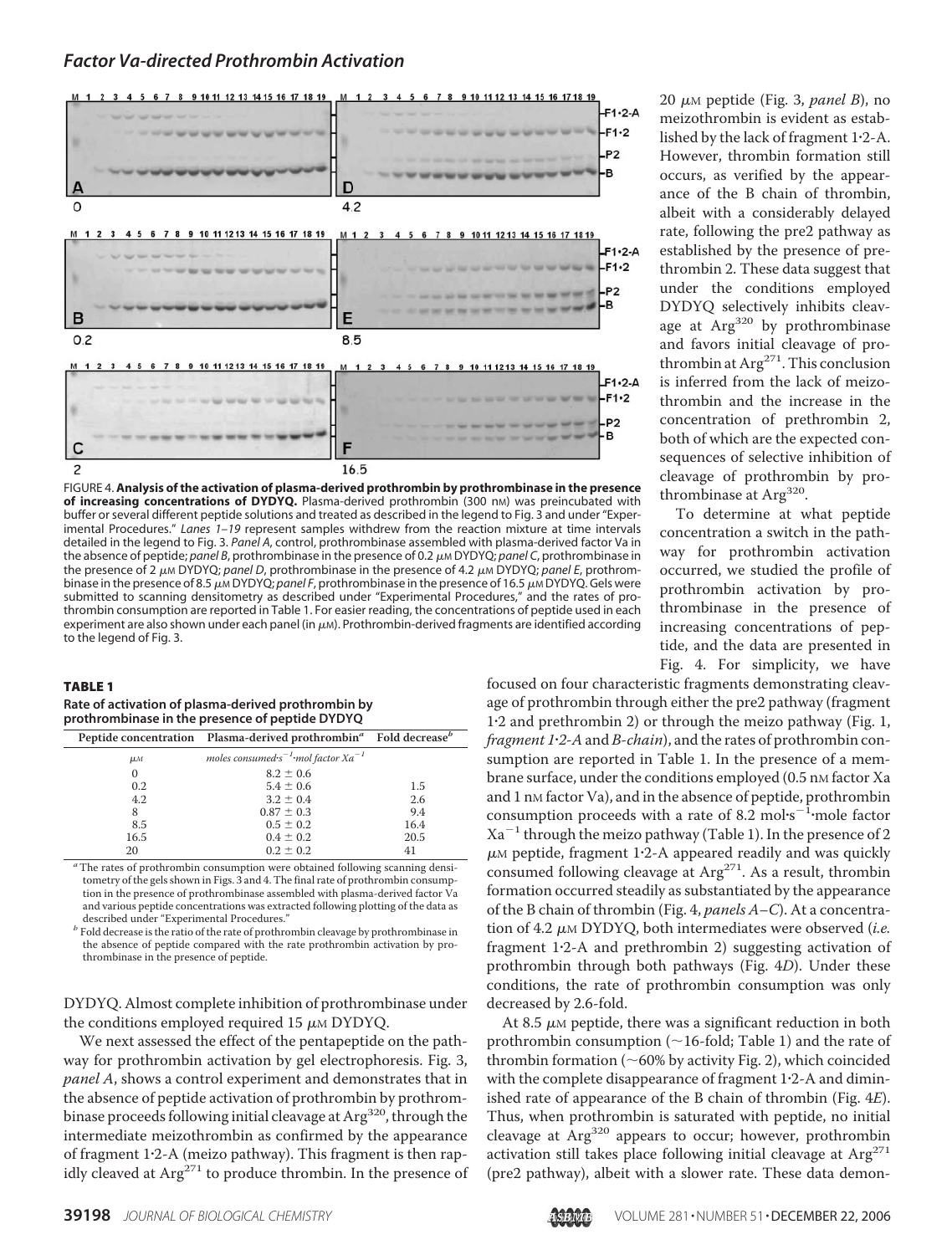

FIGURE 5. **Analysis of the activation of recombinant mutant prothrombin molecules by prothrombinase in the absence and presence of DYDYQ.** Mutant prothrombin molecules (300 nm) were preincubated with buffer or a peptide solution and treated as described in the legend to Fig. 3 and under "Experimental Procedures." *Panel A*, *lanes 1–9* represent samples of the reaction mixture following incubation of prothrombinase reconstituted with rMZ-II in the absence of DYDYQ, before (*lane 1*) or following 1, 4, 6, 10, 20, 30, 45, and 60 min incubation with factor Xa, respectively; *lanes 10 –18* represent samples of the reaction mixture following incubation of prothrombinase reconstituted with rMZ-II in the presence of 10 μ<sub>M</sub> DYDYQ, before (*lane 10*) or following 1, 4, 6, 10, 20, 30, 45, and 60 min of incubation with factor Xa. *Panel B*, *lanes 1–9* represent samples of the reaction mixture following incubation of prothrombinase reconstituted with rP2-II in the absence of DYDYQ at times points identical to *panel A*, *lanes 1–9*; *lanes 10 –18* represent samples of the reaction mixture following incubation of prothrombinase reconstituted with rP2-II in the presence of 13  $\mu$ m DYDYQ at times points identical to *panel A*, *lanes 10 –18*. Positions of prothrombin-derived fragments are indicated at *right* as detailed in the legend to Fig. 3. Molecular weight markers (*M*) are (from top to bottom): *M*<sup>r</sup> 98,000,*M*<sup>r</sup> 64,000,*M*<sup>r</sup> 50,000, and *M*<sup>r</sup> 36,000. Gels were submitted to scanning densitometry as described under "Experimental Procedures," and the rates of prothrombin consumption are reported in Table 2.

## TABLE 2 **Rate of activation of recombinant prothrombin species by**

**prothrombinase**

| Peptide<br>concentration | rMZ-II (cleavage at Arg <sup>320</sup> ) <sup>a</sup> rP2-II (cleavage at Arg <sup>271</sup> ) <sup>a</sup> |                 |  |
|--------------------------|-------------------------------------------------------------------------------------------------------------|-----------------|--|
| μм                       | moles consumed $s^{-1}$ mol factor $Xa^{-1}$                                                                |                 |  |
| $\Omega$                 | $3.7 \pm 0.6$                                                                                               | $0.34 + 0.04$   |  |
| 10                       | $NS^b$                                                                                                      |                 |  |
| 13                       |                                                                                                             | $0.2 \pm 0.1$   |  |
| 35                       |                                                                                                             | NS <sup>c</sup> |  |

*<sup>a</sup>* The rates of prothrombin consumption were obtained following scanning densitometry of the gels shown in Fig. 5. The final rate of prothrombin consumption in the presence of prothrombinase assembled with plasma-derived factor Va and various peptide concentrations was extracted following plotting of the data as

b NS, not significant consumption. The concentration of prothrombin varied from  $300$  nM at time 0 to  $280.3$  nM following 3 h of incubation with prothrombinase and DYDYO.

<sup>c</sup> NS, not significant consumption. In separate experiments, using a higher concentration of DYDYQ, the concentration of prothrombin varied from 300 nm at time 0 to 259.2 nm following 3 h of incubation with prothrombinase and DYDYQ.

strate complete inhibition of the pathway of prothrombin activation characterized by initial cleavage at Arg<sup>320</sup> by DYDYQ (meizo pathway). Substantial inhibition of thrombin formation, which correlates with decreased appearance of fragment  $1-2$ , prethrombin 2, and the B chain of thrombin, was observed in the presence of 16.5  $\mu$ м peptide (Fig. 4*F*; Table 1). Under these conditions, prothrombin activation occurs slowly and exclusively through the pre2 pathway. The rate of prothrombin consumption under these conditions was decreased by 20-fold. In the presence of 20  $\mu$ M peptide, the rate of prothrombin consumption was further decreased by 41-fold (Table 1). Finally, in the presence of very high concentrations of peptide ( $\geq$ 100  $\mu$ m), no significant prothrombin activation by prothrombinase was detected by gel electrophoresis (not shown). Overall, the data demonstrate a dual and differential effect of the peptide on both the rate and pathway for prothrombin activation by prothrombinase; at low concentrations of peptide, meizothrombin formation is attenuated, but thrombin formation occurs through the alternate pathway; at high peptide concentrations, both prothrombin consumption by prothrombinase and thrombin formation are severely impaired. It thus appears that although both cleavages are prone to inhibition by DYDYQ, cleavage at Arg<sup>320</sup> by prothrombinase is more susceptible to peptide inhibition than cleavage at  $Arg<sup>271</sup>$ . The combined data suggest that although inhibition of initial cleavage at Arg<sup>320</sup> by DYDYQ can be explained by the interference of the peptide with the prothrombin interactive site of factor Va heavy chain, impaired initial cleavage at Arg<sup>271</sup> by DYDYQ can be attributed to the fact that high concentrations of peptide also interfere with the prothrombin-binding site for factor Xa that in turn is responsible for

accelerated cleavage of prothrombin at Arg<sup>271</sup>.

To ascertain the effect of DYDYQ on each cleavage separately, we used recombinant prothrombin molecules that can only be cleaved at either Arg<sup>320</sup> (rMz-II) or Arg<sup>271</sup> (rP2-II) (Fig. 5). The data demonstrate that under similar experimental conditions cleavage of rMZ-II is severely impaired, whereas cleavage of rP2-II does not appear to be affected by low concentrations of DYDYQ. rMZ-II consumption was almost completely inhibited in the presence of  $10 \mu$ M DYDYQ. In contrast, consumption of rP2-II was only marginally reduced in the presence of 13  $\mu$ M peptide (Table 2). Higher concentrations of DYDYQ (up to 35  $\mu$ M) were necessary to obtain significant inhibition of the rate of cleavage of rP2-II by prothrombinase (Table 2). These data confirm our findings and demonstrate that cleavage at Arg<sup>320</sup> is much more sensitive to inhibition by DYDYO than is cleavage at  $Arg^{271}$ , but at relatively high concentrations of DYDYQ, both cleavages can be substantially inhibited. Overall, the data clearly demonstrate that the specific obstruction of the interaction of prothrombin with elements of prothrombinase results in diminished thrombin production through the meizo pathway. However, because prothrombin has two possible pathways for activation, the interaction of DYDYQ with prothrombin favors the pre2 pathway.

*Effect of DYDYQ on Prothrombin Activation by Factor Xa in the Absence of Factor Va*—We next assessed the effect of the peptide on the ability of membrane-bound factor Xa, in the absence of factor Va, to activate prothrombin. High concentrations of peptide were necessary to partially impair thrombin formation under these conditions. However, complete inhibition of thrombin formation could not be observed even in the presence of high concentrations of DYDYQ (Fig. 6). Under the experimental conditions used, the extent of inhibition of the rate of thrombin formation by increasing concentrations of DYDYQ, in several separate experiments, varied between 50

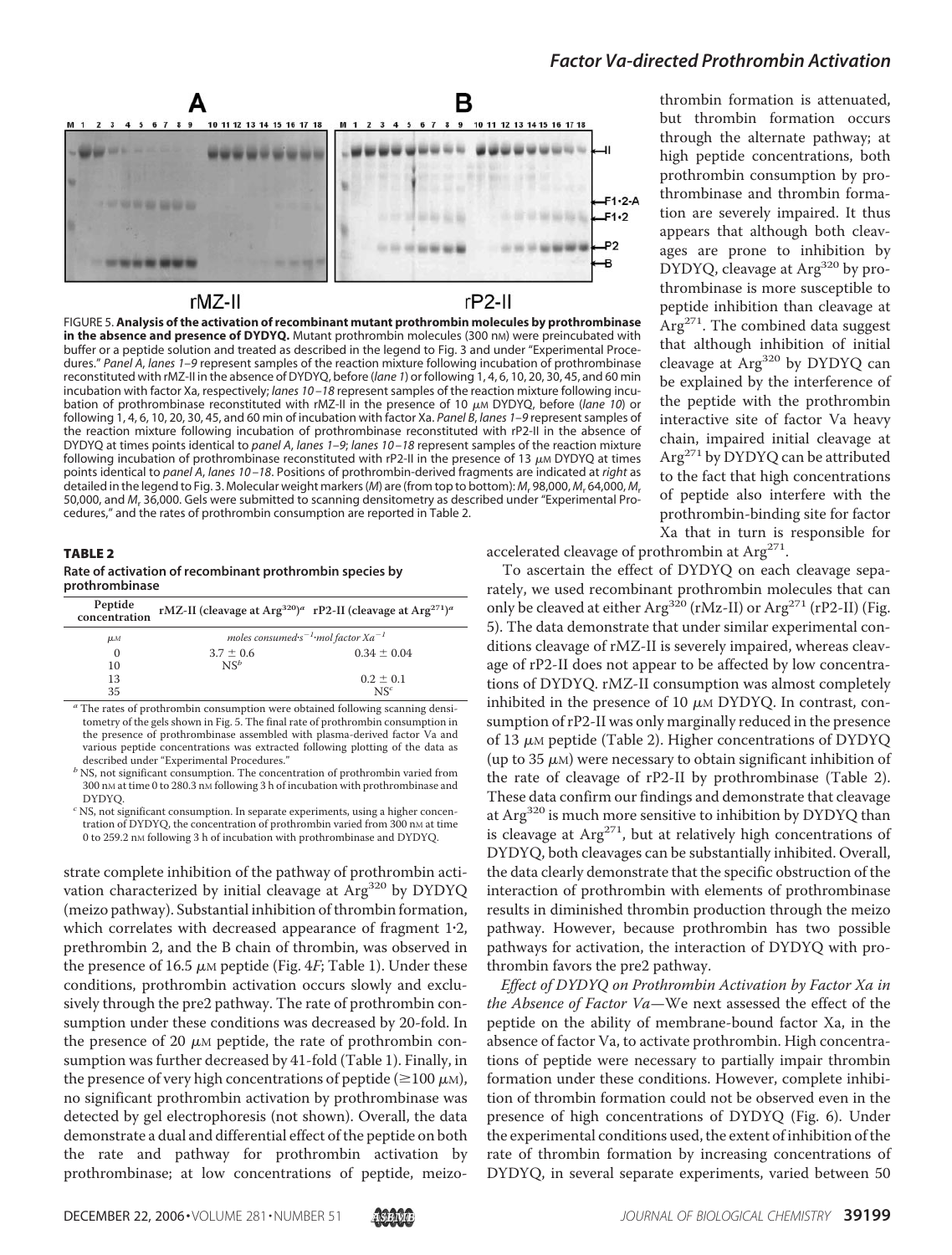and 70%. These data demonstrate that DYDYQ has an effect on prothrombin activation by membrane-bound factor Xa alone, in the absence of factor Va. Analyses of the pattern of the time course of prothrombin activation by membrane-bound factor Xa in the absence of factor Va by gel electrophoresis demonstrated accelerated cleavage of prothrombin at  $Arg<sup>271</sup>$  by membrane-bound factor Xa in the presence of the peptide (Fig. 7). Similarly, whereas cleavage of rP2-II at  $Arg<sup>271</sup>$  by membranebound factor Xa was significantly accelerated in the presence of the peptide, proteolysis of rMZ-II did not appear to be consid-



FIGURE 6. **Thrombin generation by membrane-bound factor Xa in the absence of factor Va.** Plasma-derived prothrombin  $(1.4 \mu)$  was incubated with various concentrations of peptide shown on the *x* axis. The rate of thrombin formation by membrane-bound factor Xa alone, in the absence of factor Va, was assessed as described under the "Experimental Procedures" and compared with the rate determined in a control reaction in the absence of peptide. The data represent the average of the results found in three independent measurements.



#### FIGURE 7. **Analysis of the activation of plasma-derived prothrombin by membrane-bound factor Xa alone in the absence and presence of DYDYQ.** Plasma-derived prothrombin (1.4 μM) was preincubated with buffer or a peptide solution. The mixture was subsequently incubated with PCPS vesicles and DAPA. The reaction was started by the addition of factor Xa (2.5 nM). At selected time intervals, aliquots of the reactions were withdrawn and treated as described under "Experimental Procedures." *Lanes 1–19* represent samples from the reaction mixture before (0 min) the addition of factor Xa and 30 s, and 1, 3, 5, 7, 10, 12, 15, 20, 30, 45, 60, 75, 90, 105, 120, 150, and 180 min, respectively, following the addition of factor Xa. *Panel A,* activation by membrane-bound factor Xa in the absence of peptide; *panel B*, activation by membrane-bound factor Xa in the presence of 24 μ<sub>M</sub> DYDYQ. *M* represents the lane with the molecular weight markers (from top to bottom): *M*<sub>r</sub> 98,000, *M*<sup>r</sup> 64,000, *M*<sup>r</sup> 50,000; *M*<sup>r</sup> 36,000, and *M*<sup>r</sup> 22,000. Prothrombin-derived fragments are identified according to the legend of Fig. 3. Other fragments are as follows: *P1*, prethrombin-1 (amino acid residues 156 –579), and *F1*, fragment 1 (amino acid residues 1–155). Gels were submitted to scanning densitometry as described under "Experimental Procedures," and the rates of prothrombin consumption are reported in Table 3.

erably affected (Fig. 8). Scanning densitometry of the gels shown in Figs. 7 and 8 provided a kinetic explanation for the observed phenomenon. In the absence of peptide, membranebound factor Xa alone cleaved prothrombin and rP2-II with similar rates (Table 3). Concentrations as high as 20  $\mu$ M DYDYQ had minimal effect on rMZ-II consumption under the conditions employed (*i.e.* in the absence of factor Va). In contrast, a significant acceleration of cleavage of plasma-derived prothrombin and rP2-II by membrane-bound factor Xa alone at Arg<sup>271</sup> was observed in the presence of 24  $\mu$ M peptide (~50and 71-fold, respectively; see Table 3) resulting in accumulation of prethrombin 2. Increasing the peptide concentration to 48  $\mu$ м had no further accelerating effect on the rate of prothrombin consumption (Table 3). It is interesting to note for comparison that the interaction of factor Va with factor Xa and prothrombin on a membrane surface results in a rate of prothrombin consumption of 12 mol $\cdot$ s<sup>-1</sup> $\cdot$ mol Xa<sup>-1</sup>, which is  $\sim$  200-fold faster than the rate of prothrombin consumption by membrane-bound factor Xa alone. Similarly, the interaction of DYDYQ with prothrombin results in a 50-fold increase in the rate of prothrombin consumption. However, with factor Xa and factor Va, prothrombin consumption results primarily in thrombin formation, whereas with factor Xa and DYDYQ prothrombin consumption results in accumulation of prethrombin 2. Overall our data demonstrate that the interaction of peptide DYDYQ with prothrombin has opposite effects on membrane-bound factor Xa for cleavage of the substrate depending on the incorporation of the cofactor into prothrombinase. In the presence of factor Va, the peptide decreases the rate of substrate consumption by prothrombinase by selectively inhibiting cleavage at Arg<sup>320</sup> and directing factor Xa to the alternate pathway characterized by initial cleavage at Arg<sup>271</sup>, resulting in delayed thrombin formation. In the absence of fac-

> tor Va, the peptide induces a significant acceleration of initial cleavage at Arg<sup>271</sup> by membrane-bound factor Xa alone, accelerating the rate of prothrombin consumption resulting in accumulation of prethrombin 2.

#### **DISCUSSION**

Our data demonstrate that preincubation of prothrombin with a peptide duplicating amino acid sequence 695– 699 of factor Va, prior to its inclusion in a mixture containing prothrombinase, results in inhibition of initial cleavage at Arg<sup>320</sup> by the enzyme (Fig. 9). During assembly of prothrombinase, factor Va binds factor Xa, which in turn is responsible for the catalytic event *per se*. Thus, factor Va has a dual effect within the complex, a receptor effect and an effector effect. Although the receptor effect is easy to understand (binding to the

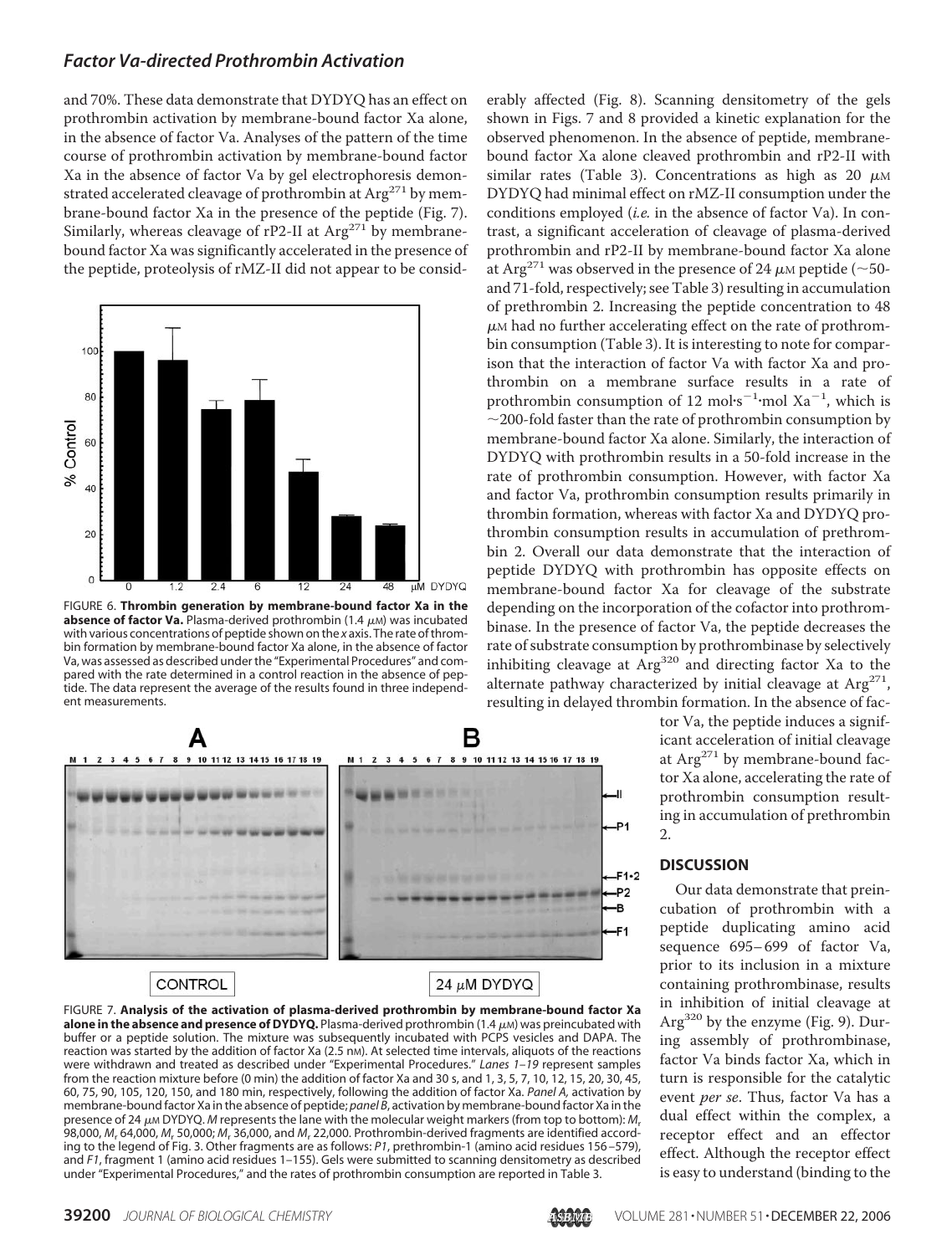

## rMZ-II

 $rP2-11$ 

FIGURE 8. **Analysis of the activation of mutant prothrombin molecules by membrane-bound factor Xa alone in the absence and presence of DYDYQ.** Mutant prothrombin molecules (1.4  $\mu$ m) were preincubated with buffer or a peptide solution and treated as described in the legend to Fig. 7. *Panel A*, *lanes 1–9* represent samples of the reaction mixture containing rMZ-II in the absence of DYDYQ, before (*lane 1*) or following 5, 15, 30, 60, 90, 120, 150, and 180 min of incubation withfactor Xa, respectively; *lanes 10 –18* represent samples of the reaction mixture following incubation of rMZ-II with 20 μm DYDYQ, before (*lane 10*) or following 5, 15, 30, 60, 90, 120, 150, and 180 min of incubation with factor Xa, respectively. *Panel B*, *lanes 1–9* represent samples of the reaction mixture containing rP2-II in the absence of DYDYQ at the same time points as in *panel A, lanes 1–9*; lanes 10–18 represent samples of the reaction mixture containing rP2-II in the presence of 20  $\mu$ M DYDYQ at the same time points as in *panel A, lanes 10 –18.* Positions of prothrombin-derived fragments are indicated at *right* as detailed in the legend to Fig. 3. Molecular weight markers (*M*) are (from top to bottom): *M*<sup>r</sup> 98,000, *M*<sup>r</sup> 64,000, *M*<sup>r</sup> 50,000, and *M*<sup>r</sup> 36,000. Gels were submitted to scanning densitometry as described under "Experimental Procedures," and the rates of prothrombin consumption are reported in Table 3.

#### TABLE 3

#### **Rate of cleavage of prothrombin molecules by membrane-bound factor Xa alone in the absence of factor Va**

The rates of prothrombin consumption were obtained following scanning densitometry of several gels analyzing prothrombin consumption by membrane-bound factor Xa. Typical examples are illustrated in Figs. 7 and 8. The final rate of prothrombin consumption in the presence of membrane-bound factor Xa was extracted following plotting of the data to a first-order exponential decay as described under "Experimental Procedures."

| Peptide            | Plasma-derived  | $rMZ-II$<br>concentration Prothrombin (cleavage at Arg <sup>320</sup> ) (cleavage at Arg <sup>271</sup> ) | $rP2-II$          |
|--------------------|-----------------|-----------------------------------------------------------------------------------------------------------|-------------------|
| $\mu$ <sub>M</sub> |                 | moles consumed $s^{-1}$ mol factor $Xa^{-1}$                                                              |                   |
| $\Omega$           | $0.06 \pm 0.03$ | $0.08 \pm 0.022$                                                                                          | $0.014 \pm 0.005$ |
| 12                 | $2 \pm 0.3$     |                                                                                                           | $0.3 \pm 0.09$    |
| 20                 |                 | $0.06 \pm 0.03$                                                                                           | $0.5 \pm 0.09$    |
| 24                 | $3.1 \pm 0.2$   |                                                                                                           | $1 \pm 0.4$       |
| 48                 | $3 \pm 0.7$     |                                                                                                           |                   |

membrane-bound enzyme and formation of a binary complex), the effector effect is more intricate and requires a full consideration of the molecular dynamics involved in prothrombinase complex assembly and function.

There is consensus in the literature that binding of prothrombin to prothrombinase involves the expression of an exosite that is provided to the substrate upon the incorporation of factor Va into the complex. One unanswered question is which molecule provides this extended exosite; is this exosite a consequence of the exposure of a hidden portion of factor Xa alone, which is expressed upon its interaction with the cofactor? Is this exosite provided by elements of factor Va alone, or is the exosite composed of discrete amino acids belonging to both factor Va and factor Xa? The data presented herein confirm the existence of the factor Va-prothrombin interaction within prothrombinase first demonstrated approximately 30 years ago (57) and suggest that both factor Va and factor Xa provide for an exosite for prothrombin. Data from the crystal structure of prethrombin-2 demonstrated that the Arg<sup>320</sup>-Ile<sup>321</sup> bond,

which is not accessible to factor Xa in the absence of factor Va nor in the presence of both DYDYQ and factor Va (Fig. 9*B*), needs extensive rearrangement and must rotate  $\sim$ 150° around the  $\text{Gly}^{319} - \text{Gly}^{324}$  hinge points to be cleaved by factor Xa (58). Collectively, the data suggest that the interaction of prothrombin with amino acids from factor Va within prothrombinase may be part of a requirement for the rearrangement of amino acids around the  $Arg<sup>320</sup> - Ile<sup>321</sup>$  bond in such a manner that it becomes accessible for efficient cleavage by factor Xa as part of prothrombinase.

Hirudin and  $\text{Hir}^{54-65}(\text{SO}_3^3)$  are specific proexosite I ligands that interfere with the factor Va-prothrombin interaction *in vitro* and in whole plasma (28, 59). Nonetheless, it has been demonstrated that  $\text{Hir}^{54-65}(\text{SO}_3^3)$  is impaired in its

inhibition of prothrombinase for prothrombin cleavage in the presence of phospholipid vesicles composed of 25% PS and 75% PC (28, 60). Although the inhibitory potential of  $\mathrm{Hir}^{54-65}(\mathrm{SO}_3^3)$ on prothrombinase activity is partially recovered when similar experiments are performed with phospholipid vesicles composed of 5% PS and 95% PC, complete inhibition of prethrombin 1 activation by fully assembled prothrombinase on phospholipid vesicles composed of 25% PS and 75% PC was observed with  $\mathrm{Hir}^{54-65}(\mathrm{SO}_3^3)$  (28). It has been also established that proteolytic elimination of fragment 1 in bovine prothrombin results in the elimination of the accelerating effect of the membrane surface for initial cleavage at  $Arg^{320}$  by prothrombinase (56). The accumulated data strongly suggest that binding of prothrombin to a membrane surface rich in PS confers fragment 1 the capability to interfere with the inhibitory effect of hirudin-derived peptides with (pro)exosite I, as well as the ability to regulate the interaction of factor Va with prothrombin. It thus appears that fragment 1 of prothrombin has a modulatory effect on the factor Va-prothrombin interaction. Data in support of this hypothesis include the demonstration that in the absence of PCPS membranes amino acids from both the Gla domain and kringle 1 of prothrombin inhibit thrombin generation in the presence but not in the absence of factor Va, suggesting that amino acids from the  $NH<sub>2</sub>$  terminus of prothrombin most likely regulate the factor Va-prothrombin interaction (61, 62).

The following has been well established: 1) fragment  $1.2$  of prothrombin interacts with prethrombin 2 with high affinity  $(K_d \sim 0.1-33$  nm) through its fragment 2 component (37, 55, 63, 64); and 2) this latter interaction alone leads to a large acceleration of the rate of cleavage at Arg<sup>320</sup> of prethrombin 2 by fully assembled prothrombinase  $(\sim 150$ -fold increase in the secondorder rate constant in the presence of fragment 12 compared with the same reaction in the absence of fragment  $1.2$ ) (55). Our data demonstrate that at low concentrations of pentapeptide, no signif-

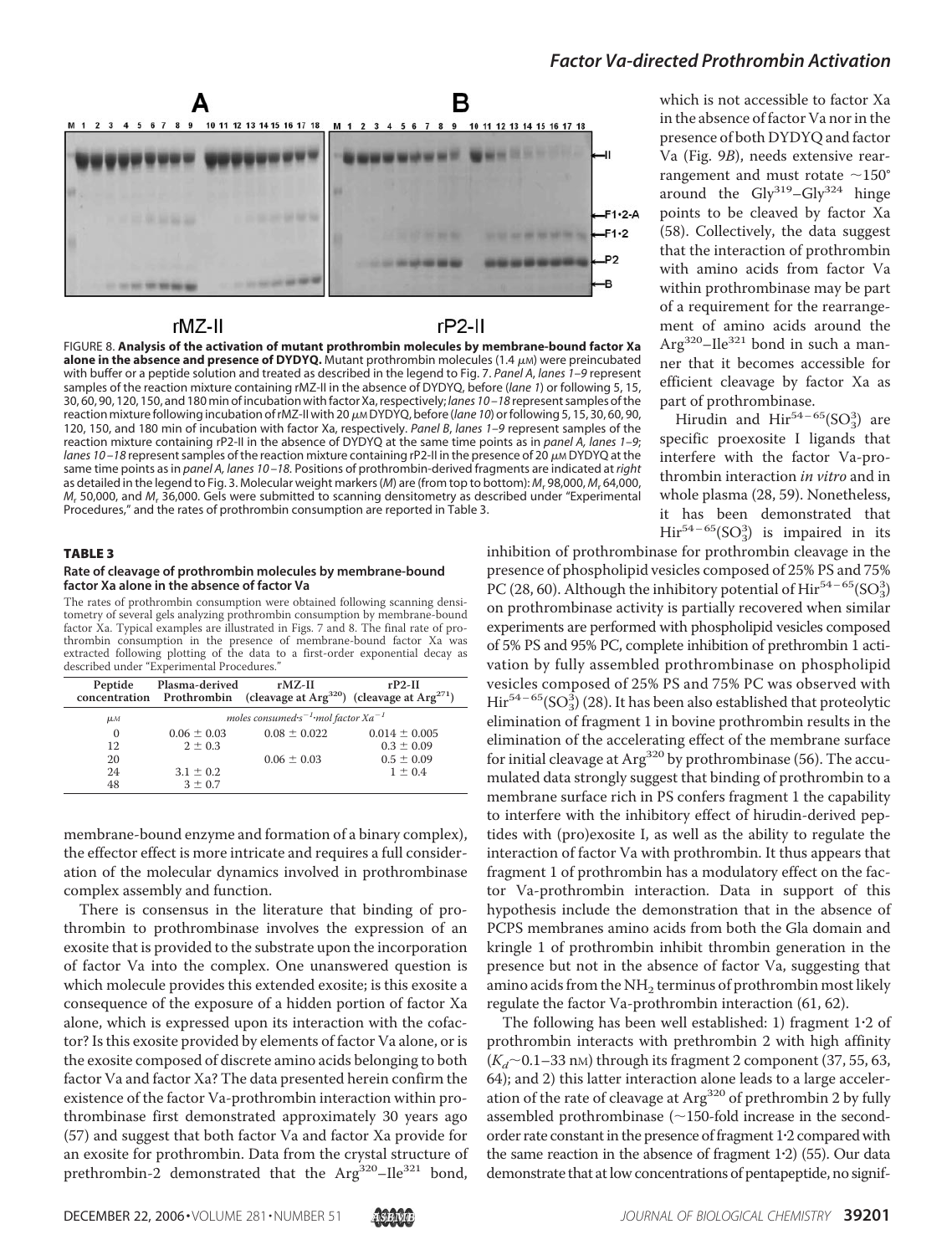icant decrease in the concentration of B chain of  $\alpha$ -thrombin is observed by gel electrophoresis because thrombin generation occurs with approximately the same rate via both pathways. Because fragment  $1.2$  accelerates cleavage at Arg<sup>320</sup> by prothrombinase in prethrombin 2 in the pathway characterized by initial cleavage at  $Arg^{271}$  (55, 63, 64), more DYDYQ peptide would be necessary to sterically hinder the interaction resulting in delayed  $\alpha$ -thrombin generation through this pathway (Fig. 9C).

Membrane-bound factor Xa alone is capable of activating prothrombin following sequential cleavages at  $Arg^{271}$  and Arg<sup>320</sup> resulting in slow generation of  $\alpha$ -thrombin (Fig. 1, *pathway I*). Our present data show that although DYDYQ inhibits initial cleavage at Arg<sup>320</sup> by prothrombinase, the peptide accelerates significantly cleavage of prothrombin at  $Arg<sup>271</sup>$  by membrane-bound factor Xa alone resulting in the accumulation of a noncovalent complex composed of prethrombin 2 and fragment 12 (Fig. 9*D*). Because DYDYQ is a specific factor Va-dependent inhibitor of prothrombinase, these data suggest that portions in/or around the factor Va-prothrombin interactive site may also be involved in prothrombin activation by factor Xa alone. Keeping in mind that fragment 12 accelerates significantly cleavage at Arg<sup>320</sup> of prethrombin 2 by prothrombinase, whereas DYDYQ does not have this effect and because the peptide does not interact with factor Xa, we can speculate that once prothrombin is cleaved at  $Arg^{271}$  and fragment 1.2 interacts with prethrombin 2, the role of factor Va within the complex is exclusively reduced to the conversion of factor Xa in an enzyme form (prothrombinase) that can efficiently cleave prethrombin 2 at Arg<sup>320</sup>. Consequently, results obtained with prethrombin 2 as a substrate for prothrombinase cannot be extrapolated and compared with the data obtained using prothrombin as the substrate for the enzyme. At this point we must note that the possibility that pentapeptide DYDYQ might create long range allosteric perturbations that in turn influence interactions distant from its site of binding cannot be excluded by our findings.

In line with all these findings, an alternative explanation for the acceleration of the rate of cleavage at  $Arg<sup>320</sup>$  in prethrombin 2 was provided by earlier studies (55, 65, 66). All experiments in



FIGURE 9. **Schematic of the effect of DYDYQ on prothrombin cleavage in the presence and absence of factor Va.** *Panel A,* initial cleavage of prothrombin at Arg<sup>320</sup> by prothrombinase results in the production of meizothrombin (*meizo pathway*). Subsequent cleavage of this intermediate at Arg<sup>271</sup> produces thrombin and fragment 1.2. This pathway is only observed in the pres thrombin and fragment 1-2. This pathway is only observed in the presence of the nonenzymatic cofactor, factor Va. Initial cleavage of prothrombin at Arg<sup>271</sup> by membrane-bound factor Xa in the absence of factor Va results in the generation of fragment 1-2 and prethrombin 2 followed by subsequent cleavage at Arg<sup>320</sup> resulting in thrombin formation (*pre2 pathway*). *Panel B,* preincubation of prothrombin with low concentrations of DYDYQ (shown by the *filled octagon*) results in the inhibition of the meizo pathway and production of thrombin by prothrombinase through the pre2 pathway. Panel C, in the presence of high concentrations of DYDYQ (illustrated by the increased number of *filled octagons*), cleavage of prothrombin by prothrombinase through both pathways is significantly inhibited, resulting in notably impaired thrombin formation. *Panel D,* preincubation of prothrombin with DYDYQ results in a significant acceleration of the rate<br>of cleavage at Arg<sup>271</sup> by membrane-bound factor Xa alone, i represent kinetically slow reactions, and the *heavy arrows* depict kinetically fast reactions. The *dotted molecules* depict intermediates (meizothrombin or prethrombin 2) or the final product (thrombin) that are generated with a very slow rate under the conditions described.

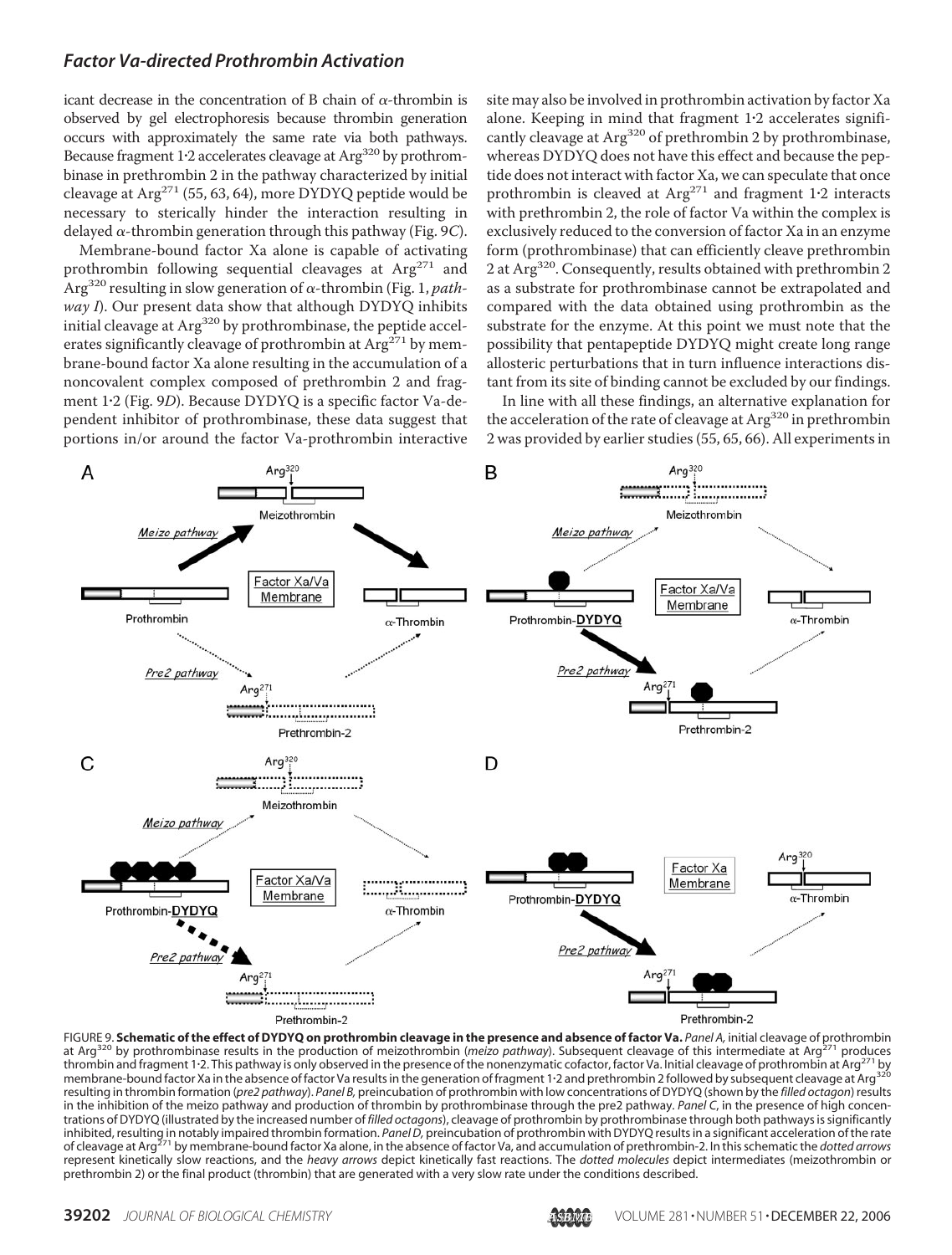these latter studies were performed with saturating phospholipid concentrations composed of 25% PS and 75% PC and with prethrombin 2 as substrate for prothrombinase. These data support the hypothesis of the existence of a cryptic exosite for prothrombin docking exposed on membrane-bound factor Xa upon its interaction with the cofactor. Hence, the major role of factor Va in prothrombinase would be restricted solely to the exposure of the cryptic exosite(s) on factor Xa. This interpretation was based on data showing no interaction of factor Va with isolated fragment 2 (55) and from subsequent findings demonstrating inhibition of the acceleration of cleavage at  $Arg<sup>320</sup>$  by prothrombinase in prethrombin 2 by both active-site blocked  $\alpha$ -thrombin and  $\zeta$ -thrombin (66). The latter thrombin derivative, which is produced following cleavage of the B chain of  $\alpha$ -thrombin by chymotrypsin at  $Trp^{468}$  (sequence numbers in prothrombin represent numbers obtained following consecutive numbering of the 579 amino acid residues in mature human prothrombin) (67) is composed of two distinct fragments (68, 69) as follows: an NH<sub>2</sub>-terminal polypeptide that contains ABE-I ( $\zeta$ 1-thrombin), and the COOH-terminal portion of the B chain that contains ABE-II ( $\zeta$ 2-thrombin). Using these fragments from  $\alpha$ -thrombin and prethrombin 2, Betz and Krishnaswamy  $(66)$  identified  $\zeta$ 2-thrombin to be responsible for the inhibition of prethrombin 2 cleavage by prothrombinase. Coincidentally, it has been reported that a pentadecapeptide representing amino acids 557–571 from the COOH terminus of the B chain of  $\alpha$ -thrombin inhibits factor Xa activity toward prothrombin in a factor Va-independent manner (70), whereas a pentadecapeptide also contained within  $\zeta$ 2-thrombin and corresponding to amino acid residues 473– 487 of prothrombin inhibits prothrombinase activity as well, but in a factor Va-dependent manner (71). This latter group of amino acids is immediately adjacent to (pro)exosite I as shown in the crystal structures of human prethrombin 2 (58) and bovine meizothrombin desfragment 1 (72). Concurrent with all these findings, our data demonstrate that the pentapeptide DYDYQ has an effect on membrane-bound factor Xa for cleavage of membrane-bound prothrombin both in the presence and absence of factor Va. Collectively, the data imply that the amino acid region spatially surrounding proexosite I in prothrombin most likely has two contiguous interactive sites for the components of prothrombinase as follows: a factor Va-interactive site that is modulated by a portion of fragment 1 when prothrombin is saturated with a lipid bilayer rich in PS, and a factor Xa-binding site that is exposed (modulated) following incorporation of factor Va into prothrombinase and the interaction of prothrombin with factor Va and/or fragment 1.2. Existence of the former has been widely confirmed by direct binding assays (25, 28, 57, 61, 62, 73), by using prothrombin molecules mutated at specific residues in (pro)exosite I (38, 39) and by our recent findings demonstrating competitive inhibition of prothrombinase by DYDYQ (40), whereas direct evidence for the existence of the latter was provided by experiments using deletion mutants of prothrombin (74), monoclonal antibodies to fragment 2 (75), and synthetic peptides from fragment 2 (76, 77).

In conclusion, our data provide a logical explanation for many apparently conflicting results and, put in the context of the literature, demonstrate that binding of the cofactor to both

prothrombin and factor Xa is required for optimum prothrombinase function under physiological conditions. Bearing all these qualifications in mind, the data presented herein are consistent with the interpretation that the leading mechanism by which factor Va physiologically increases the catalytic efficiency of factor Xa within prothrombinase is by binding both enzyme and substrate, and altering the structure and accessibility about the scissile bonds. Thus, following incorporation into prothrombinase, factor Va actively guides factor Xa for efficient prothrombin catalysis.

*Acknowledgments—We thank Dr. Ken Mann and Dr. Tom Orfeo from the Department of Biochemistry at the University of Vermont for providing monoclonal antibodies to factor V, and Dr. Alex Kurosky and Steve Smith from the University of Texas, Medical Branch at* Galveston, for amino acid composition analyses and NH<sub>2</sub>-terminal *sequencing of peptide solutions used in our study. We thank Dr. Edward Plow from the Department of Molecular Cardiology at the Cleveland Clinic for helpful advice and for critical reading of the manuscript.*

#### **REFERENCES**

- 1. Kalafatis, M., Egan, J. O., van't Veer, C., Cawthern, K. M., and Mann, K. G. (1997) *Crit. Rev. Eukaryotic Gene Expression* **7**, 241–280
- 2. Mann, K. G., and Kalafatis, M. (2003) *Blood* **101**, 20–30
- 3. Mann, K. G., Bajaj, S. P., Heldebrant, C. M., Butkowski, R. J., and Fass, D. N. (1973) *Semin. Hematol.* **6,** 479–493
- 4. Heldebrant, C. M., Butkowski, R. J., Bajaj, S. P., and Mann, K. G. (1973) *J. Biol. Chem.* **248,** 7149–7163
- 5. Owen, W. G., Esmon, C. T., and Jackson, C. M. (1974) *J. Biol. Chem.* **249,** 594–605
- 6. Esmon, C. T., Owen, W. G., and Jackson, C. M. (1974) *J. Biol. Chem.* **249,** 606–611
- 7. Esmon, C. T., and Jackson, C. M. (1974) *J. Biol. Chem.* **249,** 7782–7790
- 8. Bajaj, S. P., Butkowski, R. J., and Mann, K. G. (1975) *J. Biol. Chem.* **250,** 2150–2156
- 9. Downing, M. R., Butkowski, R. J., Clark, M. M., and Mann, K. G. (1975) *J. Biol. Chem.* **250,** 8897–8906
- 10. Butkowski, R. J., Elion, J., Downing, M. R., and Mann, K. G. (1977) *J. Biol. Chem.* **252,** 4942–4957
- 11. Rosing, J., Tans, G., Govers-Riemslang, J. W., Zwaal, R. F., and Hemker, H. C. (1980) *J. Biol. Chem.* **255,** 274–283
- 12. Nesheim, M. E., and Mann, K. G. (1983) *J. Biol. Chem.* **258,** 5386–5391
- 13. Krishnaswamy, S., Church, W. R., Nesheim, M. E., and Mann, K. G. (1987) *J. Biol. Chem.* **262,** 3291–3299
- 14. Brufatto, N., and Nesheim, M. E. (2003) *J. Biol. Chem.* **278,** 6755–6764
- 15. Nesheim, M. E., Taswell, J. B., and Mann, K. G. (1979) *J. Biol. Chem.* **254**, 10952–10962
- 16. Krishnaswamy, S. (1990) *J. Biol. Chem.* **265,** 3708–3718
- 17. Krishnaswamy, S., Jones, K. C., and Mann, K. G. (1988) *J. Biol. Chem.* **263,** 3823–3834
- 18. Boskovic D. S., Bajzar, L. S., and Nesheim, M. E. (2001) *J. Biol. Chem.* **276,** 28686–28693
- 19. Nesheim, M. E., Foster, W. B., Hewick, R., and Mann, K. G. (1984) *J. Biol. Chem.* **259,** 3187–3196
- 20. Suzuki, K., Dahlbäck, B., and Stenflo, J. (1982) *J. Biol. Chem.* 257, 6556–6564
- 21. Kane, W. H., and Majerus, P. W. (1981) *J. Biol. Chem.* **256,** 1002–1007
- 22. Pittman, D. D., and Kaufman, R. J. (1988) *Proc. Natl. Acad. Sci. U. S. A.* **85,** 2429–2433
- 23. Hortin, G. L. (1990) *Blood* **76,** 946–952
- 24. Michnick, D. A., Pittman, D. D., Wise, R. J., and Kaufman, R. J. (1994) *J. Biol. Chem.* **269,** 20095–20102
- 25. Dharmawardana, K. R., and Bock, P. E. (1998) *Biochemistry* **37,**